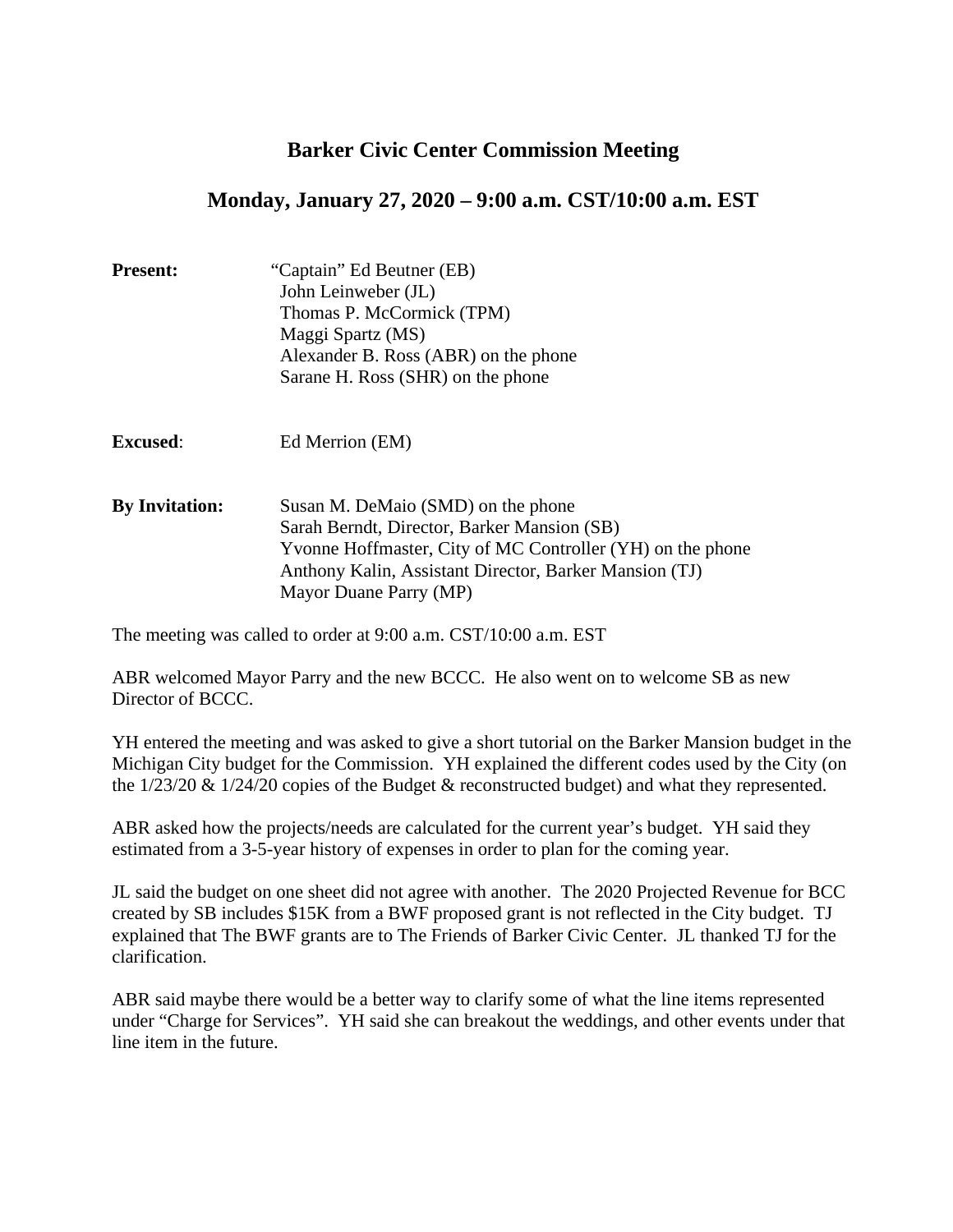SHR asked for clarification of donations. TJ said there are donation boxes around the Mansion that bring in money as well as some of the groups make donations (i.e., Girl Scouts came for a tour and contributed \$100).

Discussion was held on expenses; TJ said that currently, there are 8-10 weddings scheduled and they anticipate there to be 20 weddings booked for this year. Charges for a ceremony are \$600 and for a ceremony/party the charge is \$1,100.

Corporate parties the charge is \$450.

TJ said that many weddings and parities were missed last year due to the previous director.

JL asked if the Mansion was adequately insured for fire or catastrophic events? YH said that all the City's properties are being reevaluated to make sure they are being well insured. She went on to say that liability insurance is current. SMD said that the City also indemnifies The Barker Welfare Foundation under the City's liability policy. ABR said that BWF pays for insurance on the BWF collection on loan at the Mansion. JL said a photo should be taken of every room.

JL said there should be an emergency protocol in place. SB said she will work with the City to comprise a working protocol and follow up with the City to ensure that the insurance levels are enough to cover the Mansion (for repair, replacement and liability). The Mansion share of the City insurance (budget line item 434) is as follows:

| <b>Worker Compensation</b> | \$5,460.00  |
|----------------------------|-------------|
| Liability                  | 670.00      |
| Property                   | 12,000.00   |
|                            | \$18,130.00 |

The City \$1-\$5 million liability policy is due for renewal on March 1.

MS said there is an American Red Cross ready rating that they might look into.

ABR asked for clarification on the salary portion of the budget. YH said presently there is a fulltime Director position, one part-time (permanent) Heritage person (TJ), 2 part-time seasonal workers (Part-time Heritage person and part-time Rental liaison). YH said SB will look for a replacement for TJ in March.

There was discussion on budget item "Contractual Services" that includes Housekeeping of \$4,800, Maintenance & Landscape \$5,600 (a couple of different landscape companies are used for different things), Electric/Plumbing \$3,230. YH said there should be contracts for all services above.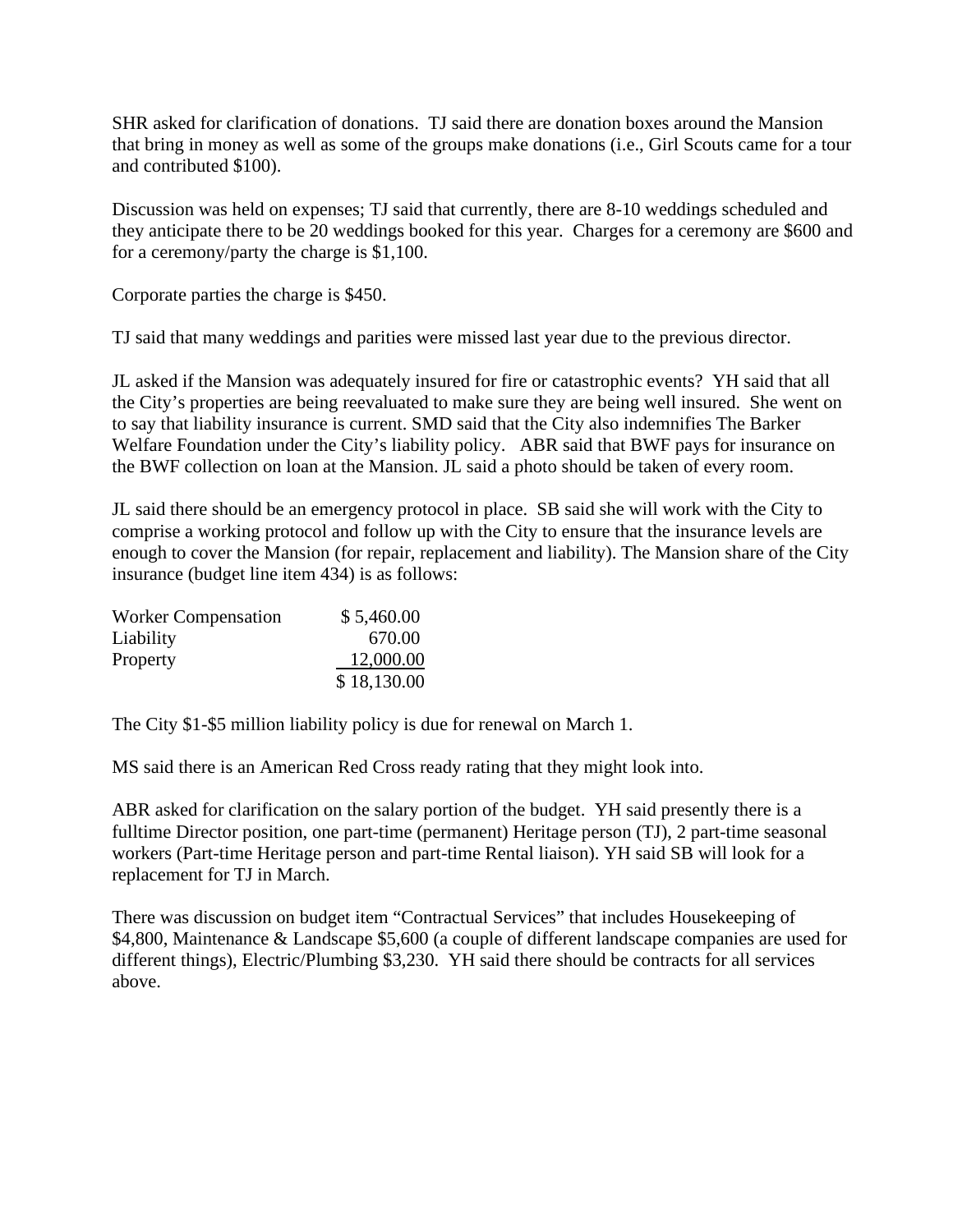Discussion was held on the capital expenses. There are three streams of income. Riverboat Funds (This year 2020- \$28,500 – fund in the City budget but not listed in BCC Budget - Fund item (2042 in City Budget) – see attached SB Capital Improvement suggestions for 2020), Building Repair Fund - (Cumulative Capital Improvement) (\$20,000 – line item 4049), and Operating Fund – (Barker Civic Center Fund):

Line item 454 – Other Financing Uses – Sub budget line 2070 –

| Revenue Totals        | \$210,725  |
|-----------------------|------------|
| <b>Expense Totals</b> | \$190,228  |
| Available for 2020    | $$20,497*$ |

\*This amount will fluctuate each year. The amount will depend on revenue & expense ratio.

YH said the 2020 capital improvements for the HVAC system for the Archives and the work to be done in the Servants quarters has been approved (If the approved 2020 items are going to be changed, someone from the Mansion has to go to the City Council for permission and a plan to spend the money on alternative capital improvement**).** 

YH said the request for 2021 capital funds will be sent to the Director (SB) in late May/June. The Director will send suggestions of projects to the BCCC for approval before sent to the City. The list sent by Jessica Rosier and SB on 1/23 (that was originally sent to the City on 8/24/19) can be changed as those items have not been approved by the City. The Commission will meet with SB to reevaluate project need for 2021 (this will be on the Agenda for the April meeting of the BCCC).

YH said as requested she has reconstructed a new Mansion budget (1/24/20) to reflect the new positions/salaries that were discussed with the City prior to the meeting. ABR said that although TJ was interested in the new position of Assistant Director, he has decided to turn down the offer and is moving to Singapore at the end of March. Discussion was held. ABR said he would like to wait until SB has had a chance to settlement into her position and assess staff needs for Mansion operations before any changes in the budget are approved. ABR said he and SHR could meet with SB when they are town in April. YH said of course.

ABR thanked YH and she left the meeting.

ABR asked for approval of the Minutes dated December 20, 2019. TPM moved, SHR seconded and the minutes were approved.

TJ explained what software the Mansion uses for accounting. He said they use Excel and New World software which connects them to the City accounting system.

SB gave the report of the Mansion (see attached report notes). She said as the Commission discussed, she will be adding an Emergency policy to her list of Policies/Visions for this year.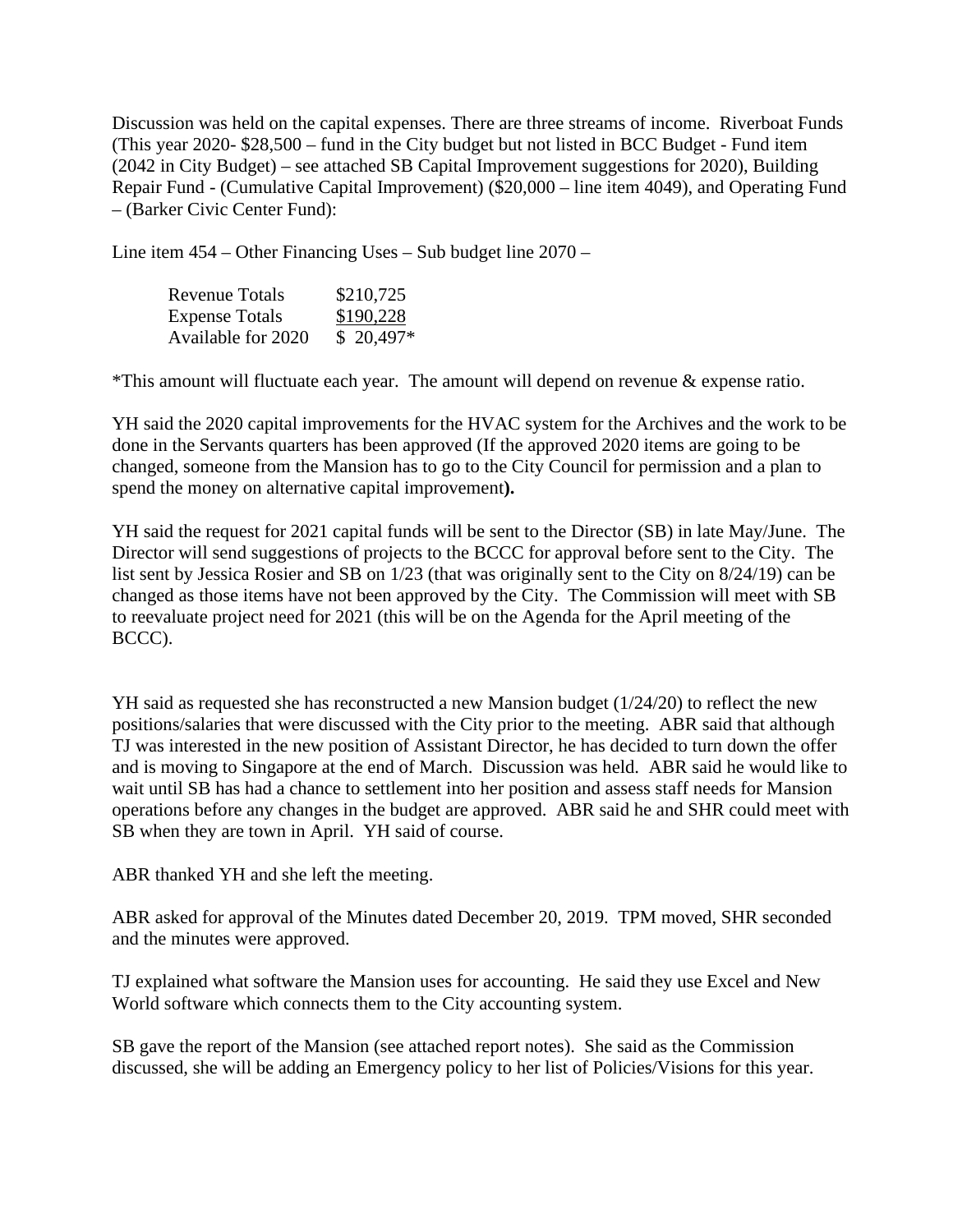She will be working on the Mission Statement and will start working on a strategic Plan for 3, 5, 10 years.

SB said she will be joining the American Association of State and Local History and participating in their StEPs Program. StEPs is a self-study, self-paced assessment program designed specifically for small to mid-sized history organizations. The Commission thought this was a wonderful idea and possibly becoming a member of the organization.

SB said a new part-time Heritage Interpreter (TJ's replacement) will be hired at the end of March.

SB said a part time Custodian will be hired (they already have someone in mind)– presently, there are funds in the budget for that "seasonal" position. ABR said that he would like to see that position changed to a permanent part-time position and will address that in April.

SB said she is working on restating the Facebook page that was deleted. Captain Ed will work with SB on social media projects.

SB will also work on a Furnishing Plan and would like to work to fill some of the negative space throughout the Mansion with exhibits. (See page 3 of SB report attached to these minutes).

SB will work to make sure that the security system is upgraded to allow a front desk computer the ability to view cameras to observe guests on unaccompanied tours.

ABR thanked SB and TJ and they both left the meeting.

ABR asked for election of officers.

Discussion was held and the following are officers of the BCCC for the year ending 12/31/2020:

ABR – President TPM – Vice President SHR – Secretary

ABR asked for approval of the officers for this year, MS moved and JL seconded. The motion was unanimously approved.